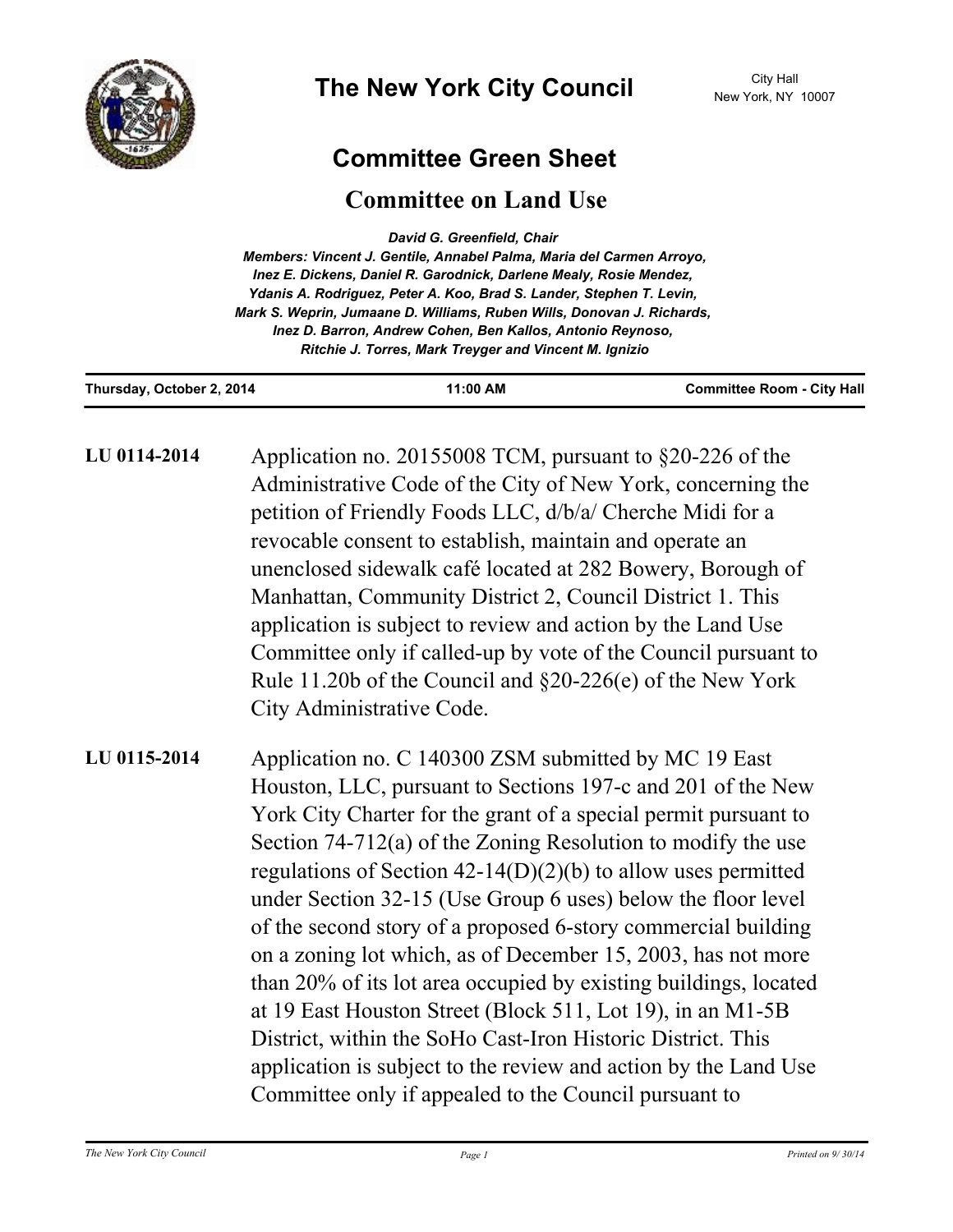197-d(b)(2) of the Charter or called up by a vote of the Council pursuant to 197-d(b)(3) of the Charter.

Application no. C 140301 ZSM submitted by MC 19 East Houston, LLC, pursuant to Sections 197-c and 201 of the New York City Charter for the grant of a special permit pursuant to Section 74-712(b) of the Zoning Resolution to modify the height and setback requirements of Section 43-43 (Maximum Height of Front Wall and Required Front Setbacks) to facilitate the development of a 6-story commercial building on a zoning lot which, as of December 15, 2003, has not more than 20% of its lot area occupied by existing buildings, located at 19 East Houston Street (Block 511, Lot 19), in an M1-5B District, within the SoHo Cast-Iron Historic District, Borough of Manhattan, Community Board 2, Council District 1. This application is subject to the review and action by the Land Use Committee only if appealed to the Council pursuant to 197-d(b)(2) of the Charter or called up by a vote of the Council pursuant to 197-d(b)(3) of the Charter. **LU 0116-2014**

Application no. C 140302 ZSM submitted by MC 19 East Houston, LLC, pursuant to Sections 197-c and 201 of the New York City Charter for the grant of a special permit pursuant to Section 74-922 of the Zoning Resolution to allow large retail establishments (Use Group 6 and/or 10A uses) with no limitation on floor area per establishment on the cellar, ground floor, second floor and third floor of a proposed 6-story commercial development, on property located at 19 East Houston Street (Block 511, Lot 19), in an M1-5B District, within the SoHo Cast-Iron Historic District, Borough of Manhattan, Community Board 2, Council District 1. This application is subject to the review and action by the Land Use Committee only if appealed to the Council pursuant to 197-d(b)(2) of the Charter or called up by a vote of the Council **LU 0117-2014**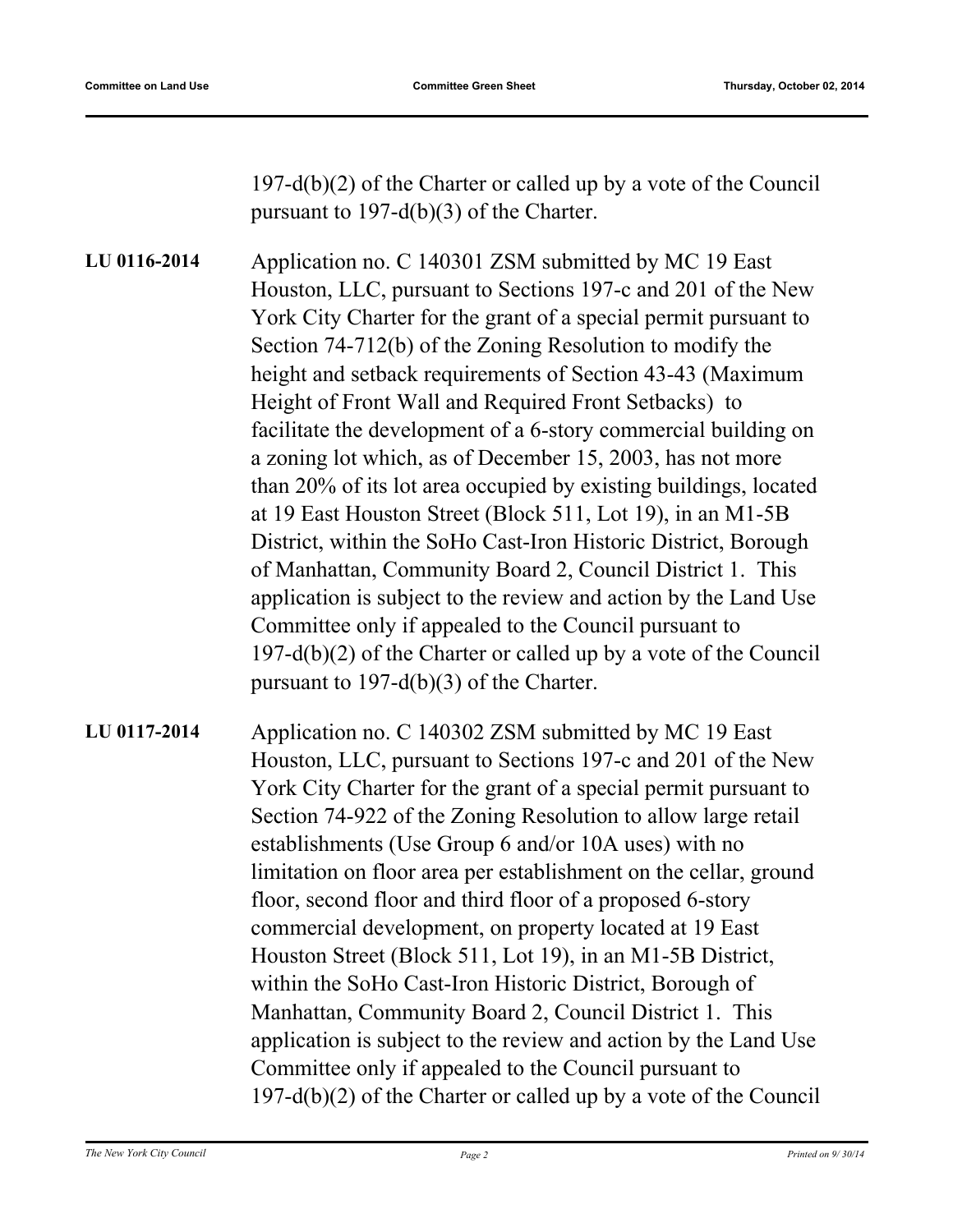pursuant to 197-d(b)(3) of the Charter.

Application no. C 140299 PPM submitted by the NYC Department of Citywide Administrative Services (DCAS), pursuant to Section 197-c of the New York City Charter, for disposition of one city-owned property located at 19 East Houston Street, (Block 511, Lot 19), pursuant to zoning. This application is subject to the review and action by the Land Use Committee only if appealed to the Council pursuant to 197-d(b)(2) of the Charter or called up by a vote of the Council pursuant to 197-d(b)(3) of the Charter. **LU 0118-2014** Application No. C 155020 HAQ by the New York City Department of Housing Preservation and Development pursuant to Article 16 of the General Municipal Law for approval of Urban Development Action Area and Project for property located at 161-79 86th Avenue (Block 9774 Lots 165, 166, 167), Borough of Queens, Community Board 8, **LU 0119-2014**

Council District 24. Application No. 20145691 TCM, pursuant to §20-226 of the Administrative Code of the City of New York, concerning the petition of Hearth Restaurant Investors, LLC, d/b/a/ Hearth for a revocable consent to establish, maintain and operate an unenclosed sidewalk café located at 403 East 12th Street, Borough of Manhattan, Community District 3, Council **LU 0121-2014**

District 2. This application is subject to review and action by the Land Use Committee only if called-up by vote of the Council pursuant to Rule 11.20b of the Council and §20-226(e) of the New York City Administrative Code.

Application No. 20155063 HAM by the New York City Department of Housing Preservation and Development for approval of a tax exemption, pursuant to Section 577 of the Private Housing Finance Law (PHFL), for the properties **LU 0123-2014**